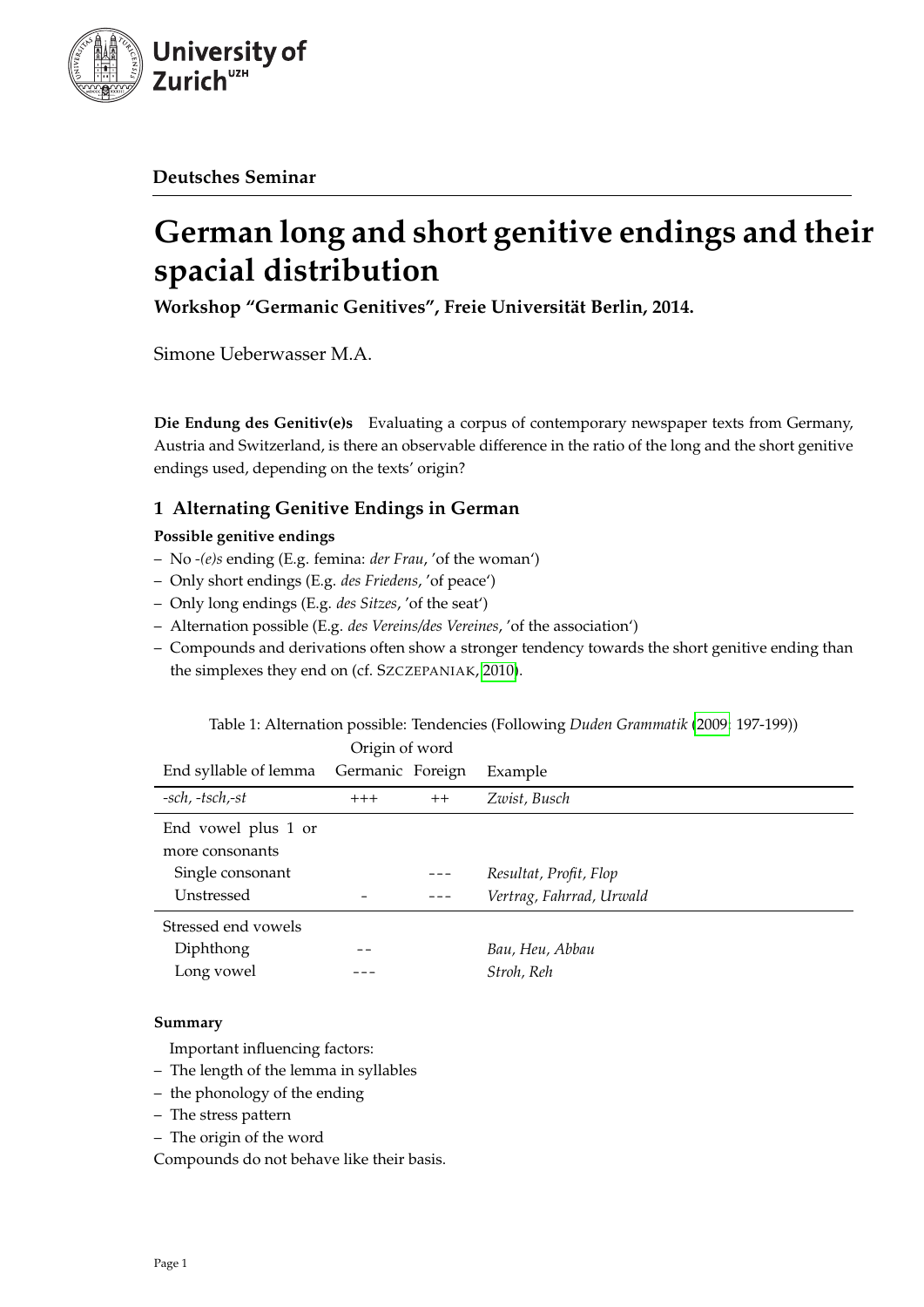# **2 The corpus**

#### **"Variantengrammatik des Standarddeutschen"**

- Tri-national Project (D, CH, AT)
- Aim: Handbook of areal linguistic variation
- Standard German (no dialects)
- Cf. [www.variantengrammatik.net](http://www.variantengrammatik.net)

#### **Data in the corpus**

- Regional parts of 69 online newspapers (e.g. Kölner Stadt-Anzeiger, Lausitzer Rundschau)
- 643'502'344 tokens
- Annotation:
	- 1. TreeTagger: PoS; lemma.
	- 2. RFTagger: PoS; morphosyntactic features like case
	- 3. Struktural units (Author, source, data, url, etc.).
	- 4. Syntactic units (sentence, clause etc.).
- Not (yet?) publicly available

#### **Corpus size**

- **Total: 595'986'953**
- Germany: 499'112'306
- Austria: 57'027'064
- Switzerland: 28'173'761
- Belgium: 3'745'540
- Luxembourg: 3'808'477
- Liechtenstein: 887'957
- South Tyrol: 3'231'848

#### **Methodology**

- Query lemmas that end in *-(e)s* and are annotated as genitives.
- Aggregate them by region and genitive ending.
- Remove small countries (too many hapax legomena, too often idiolectal).
- Remove lemmas with <10 occurrences per country.
- Manual clean up (e.g. *Adel* ('gentry') and *Adele* (as a proper name)).

# **3 Evaluation of the Data**

## **3.1 Switzerland**

# *χ* 2 **-tests of independence**

0-hypothesis:

- The ratio between long and short genitive endings in CH and in AT is the same.
- The ratio between long and short genitive endings in CH and in DE is the same.
- Both 0-hypothesis are wrong with a probability of  $95\%$  (p < 0.05):
- With CH having significantly more lemmas with short genitives or
- With CH having significantly more lemmas with long genitives.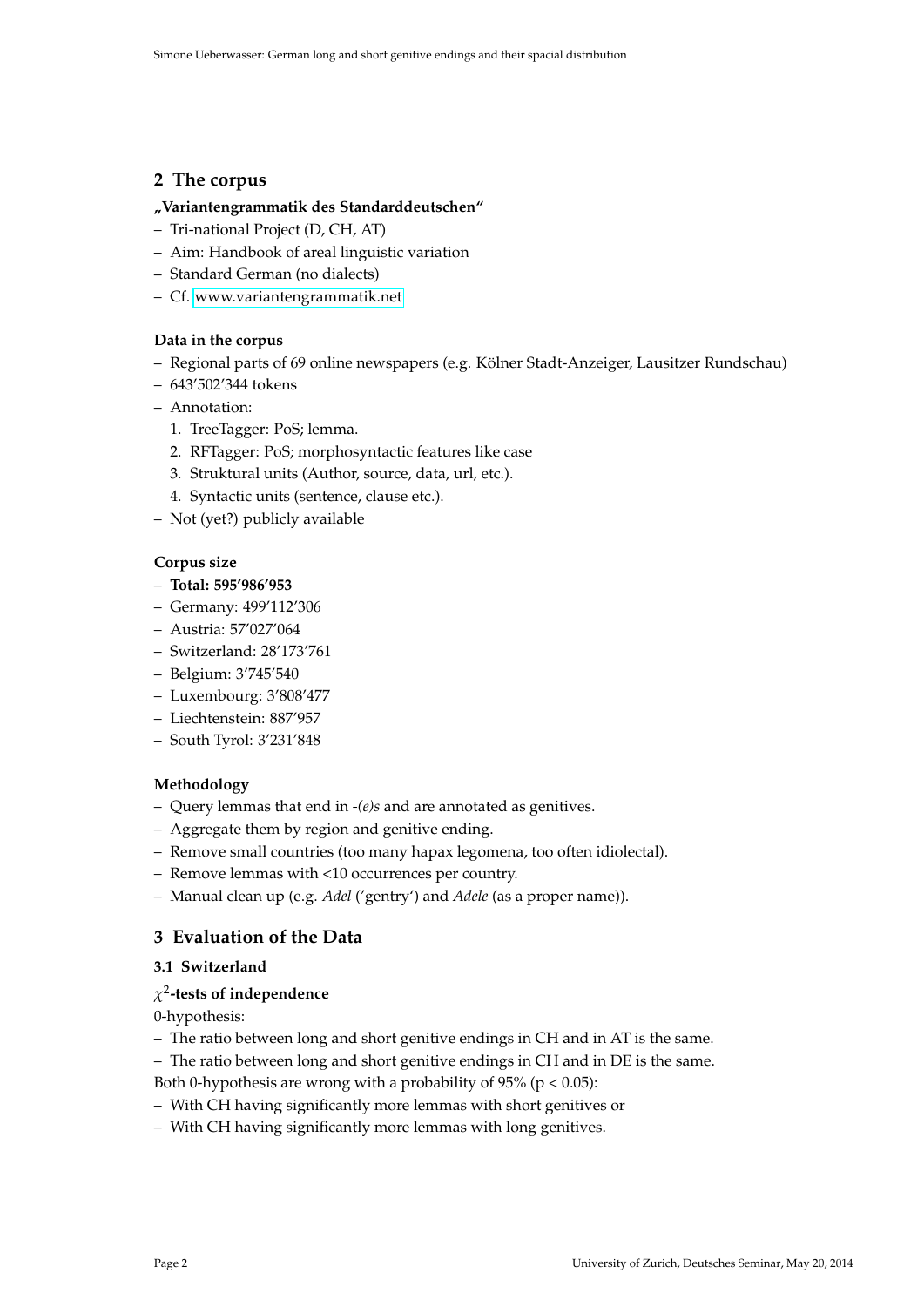|       | for DE & AT |      | DE $(AT = \emptyset)$ |                   | AT $(DE = \emptyset)$ |                   |
|-------|-------------|------|-----------------------|-------------------|-----------------------|-------------------|
|       | $(n=591)$   |      | $[\%]$ (n=190)        | $\lceil\% \rceil$ | $(n=5)$               | $\lceil\% \rceil$ |
| Short | 85          | 14.4 | 28                    | 14.7              |                       | 40                |
| Long  |             | 0.3  | -9                    | 4.7               |                       |                   |

# **More long genitive forms in CH than in DE and AT**

- *Austritt* ('leaving'): Four occurrences of the long genitive form, two of them from the same author.
- *Parlament*: Maybe an analogy to *Departement* and *Reglement* ('Regulation'), which show a similar distribution but without values for AT.

#### **Digression:** *Depart(e)ment* **and its phonetic variants**

AMMON et al. [\(2004:](#page-10-2) 175-176):

- $-$  DE: /departə $'m\tilde{a}$ :/
- $AT: /depart'm\tilde{a}$ :/
- $-$  CH: /departə $'ment/$

The nasal ending in DE and AT disfavor the long genitive ending. *Reglement* shows a similar regional phonetic distribution and also a similar distribution of long and short genitives.



Figure 1: Two variants of *Depart(e)ment*



Figure 2: Analogy between *Depart(e)ment* and *Parlament*?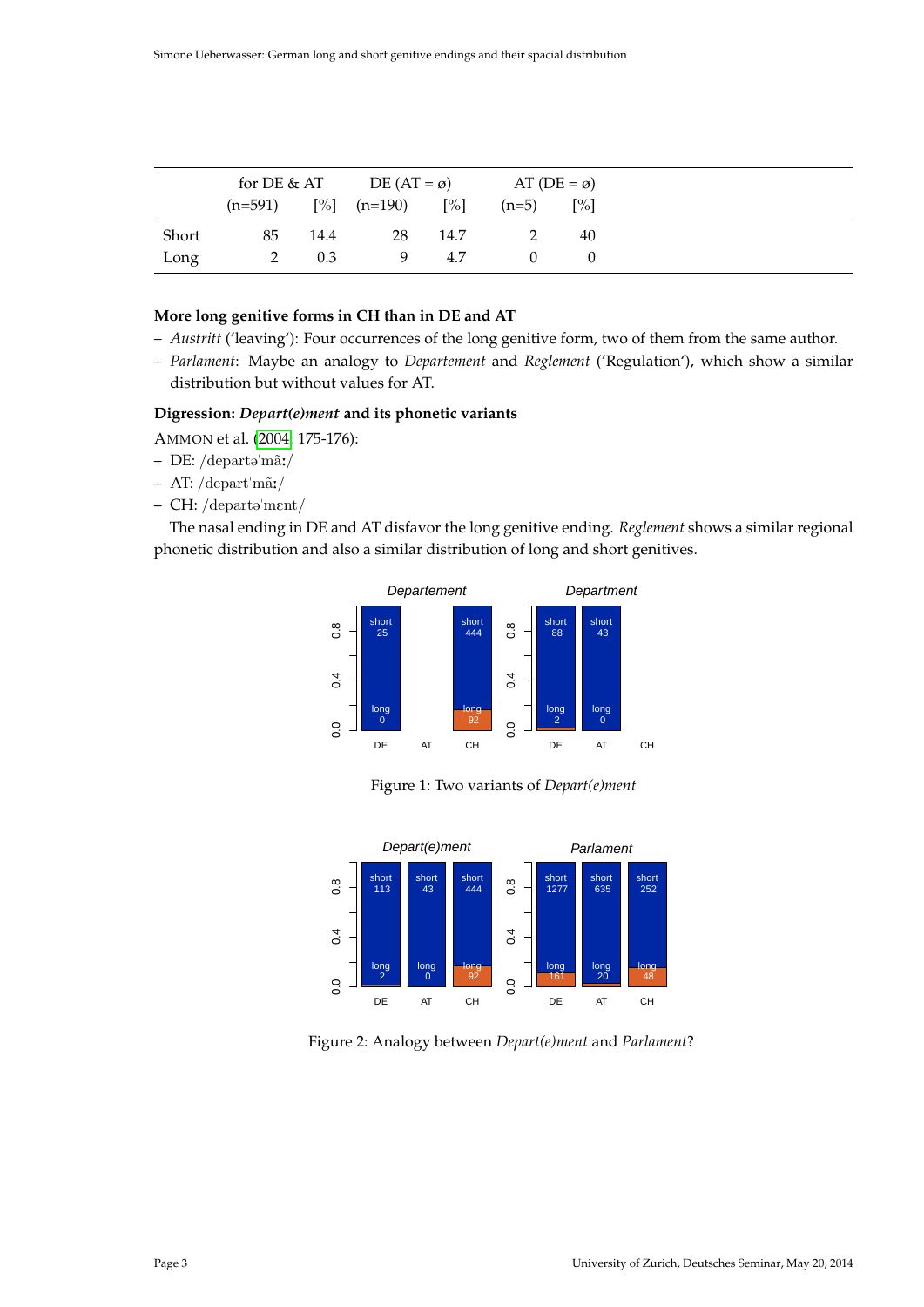

Figure 3: Extremely strong tendency towards long genitive forms in all countries, but not quite so strong in CH, e.g. *Jahr* ('Year').



Figure 4: Tendency towards short genitive forms in all countries, but decidedly stronger in CH, e.g. *Delikt* ('crime').



Figure 5: Tendency towards long genitive forms in other countries, but towards the short form in CH, e.g. *Bier* ('beer') and *Wirtschaftsraum* ('economic area).

## **Inverted tendency for CH**

Of all 781 lemmas with > 10 occurrences in DE and CH:

- 86 lemmas show a tendency towards long genitive forms in DE, but towards the short form in CH.
- 54 of them are significantly different.
- Of all 596 lemmas with > 10 occurrences in AT and CH:
- 71 lemmas show a tendency towards long genitive forms in AT, but towards the short form in CH.
- 45 of them are significantly different.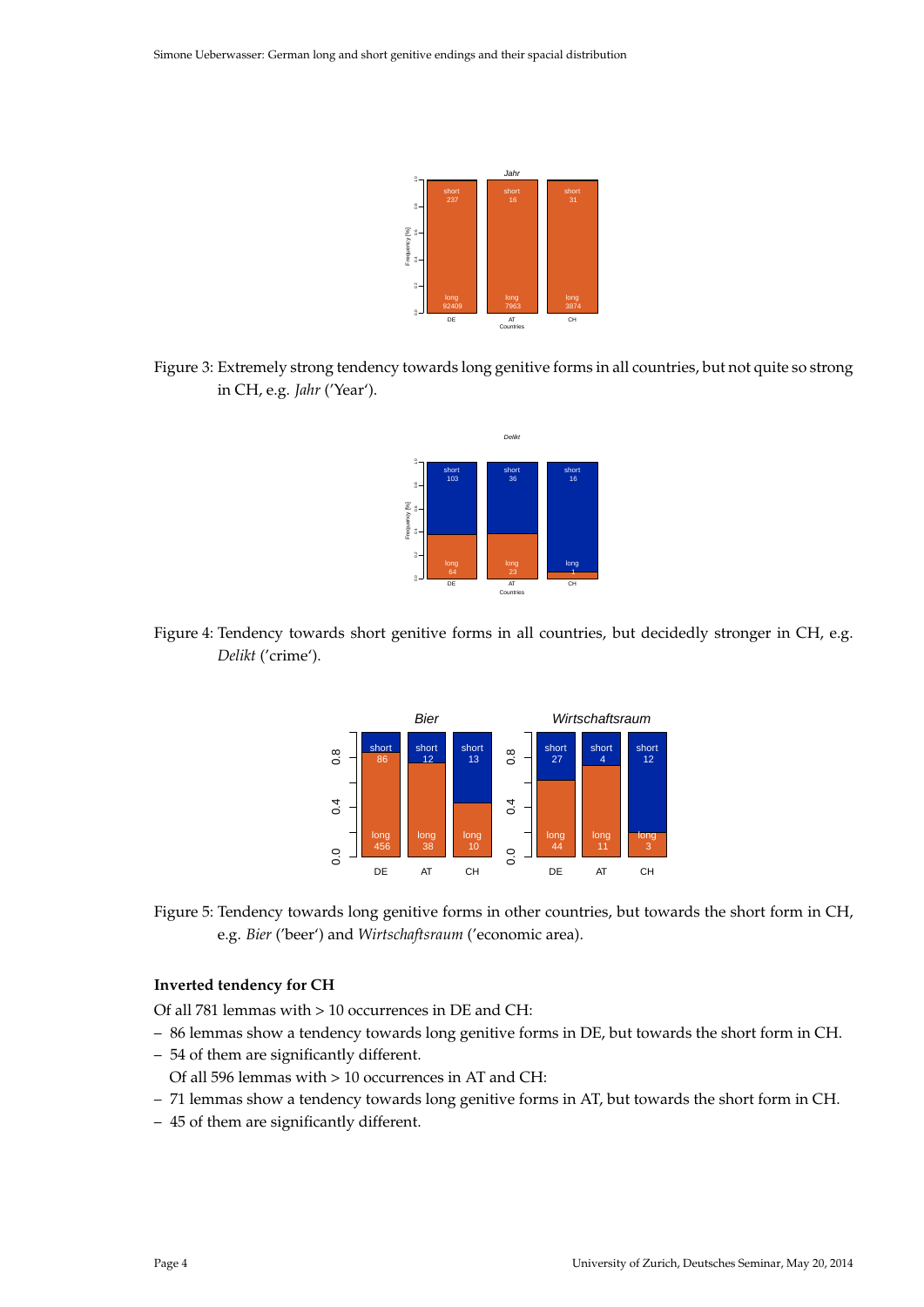#### **Word formation**

Reminder: Compounds and derivations do not behave like the nouns they end on, they rather tend towards the short genitive.









Figure 8: Only few occurrences for the outlier: *Gebiet* ('area')

#### **Concatenating word formations (compounds and derivations)**

- Treat occurrences that end on the same lemma (not morpheme) as one group.
- If the members of a group show the same distribution, they enforce the significance.
- If they show an contrary distribution, significance can be lost.
- 192 Simplexes
- 124 Concatenated forms
- 316 forms total

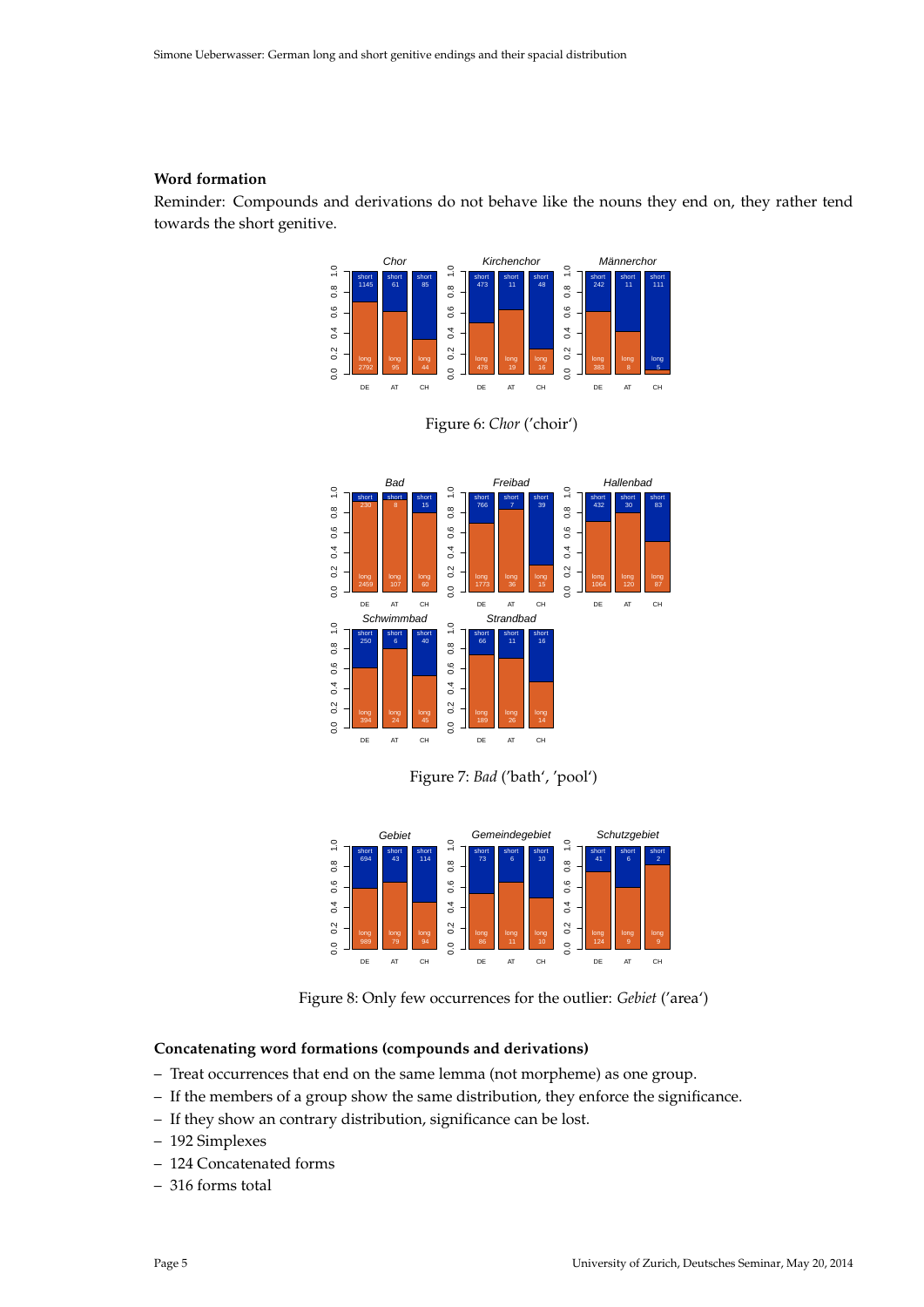

Figure 9: *Brauch* ('custom, use')



Figure 10: *Ort* ('location, place')

for 63 (22%) of these forms, CH has significantly more short genitive forms than either of the other countries.



Figure 11: *Gericht* (1% 'meal', 99% 'legal court')

#### **Summary**

- Clear tendency towards more short genitive endings than in either DE or AT.
- Tendency is stronger, if the number of occurrences per lemma(-group) is larger.
- Other regularities, that are given by phonetics or by word formation are maintained and regional distribution is superposed.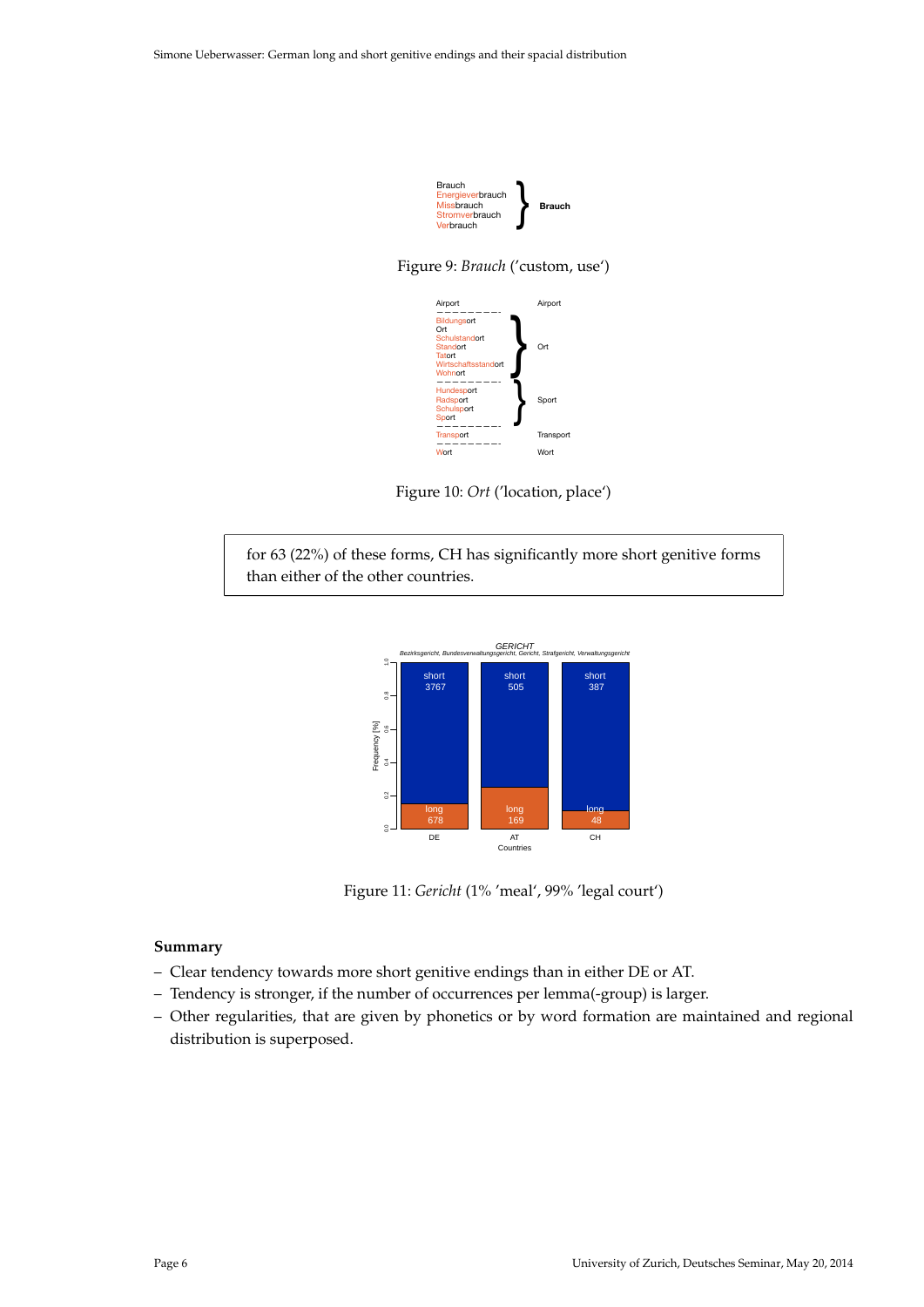#### **3.2 Austria**

# **Individual lemmas**

*χ* 2 -tests of independence with 0-hypothesis:

- Same ratio between long and short genitive endings in AT and in DE.
- Same ratio between long and short genitive endings in AT and in CH.
- Both 0-hypothesis are wrong with a probability of  $95\%$  (p < 0.05):
- With AT having significantly more lemmas with short genitives or
- With AT having significantly more lemmas with long genitives.

|       | for DE & AT    |      | DE $(AT = \emptyset)$ |                   | AT ( $DE = \emptyset$ ) |                   |
|-------|----------------|------|-----------------------|-------------------|-------------------------|-------------------|
|       | $(n=601)$      |      | $[\%]$ (n=789)        | $\lceil\% \rceil$ | $(n=5)$                 | $\lceil\% \rceil$ |
| Short | $\overline{4}$ | 0.7  | 26                    | 3.3               |                         |                   |
| Long  | 62             | 10.3 | 95                    | 12                |                         |                   |

#### **More short genitive forms in AT**

- **Experiment**: Analogy to *Departement*?
- **Parlament**: Analogy to *Departement*?
- **Bundesamt**:
	- 47 of 77 short forms come from the same newspaper (Krone Zeitung).
	- All compounds of *Amt* have more short genitives than DE, but fewer than CH.
- **Weltkrieg**:
	- *Krieg* does not show a significant distribution, neither as a compound nor as a simplex.



Figure 12: *Bezirk* ('district')

# **Compound groups**

- *χ* 2 -tests of independence with 0-hypothesis:
- Same ratio between long and short genitive endings in AT and in DE.
- Same ratio between long and short genitive endings in AT and in CH. Both 0-hypothesis are wrong with a probability of  $95\%$  (p < 0.05):
- With AT having significantly more lemmas with short genitives or
- With AT having significantly more lemmas with long genitives.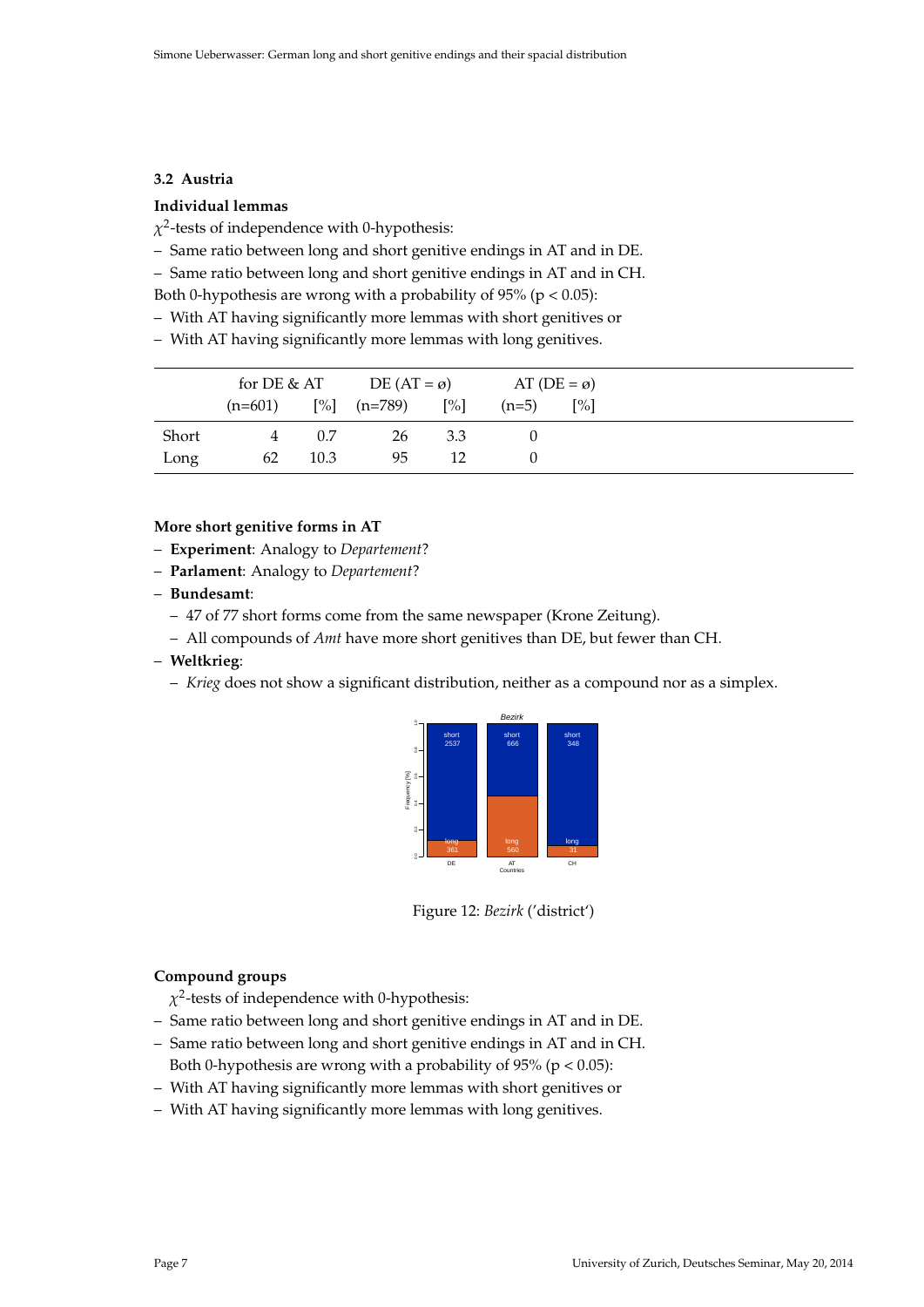|       | for DE & AT              |      | DE $(AT = \emptyset)$ |                   | AT (DE = $\varnothing$ ) |                   |
|-------|--------------------------|------|-----------------------|-------------------|--------------------------|-------------------|
|       | $(n=6289)$ [%] $(n=155)$ |      |                       | $\lceil\% \rceil$ | $(n=5)$                  | $\lceil\% \rceil$ |
| Short |                          | 2.4  | 10                    | 6.5               |                          |                   |
| Long  | 35                       | 12.1 | 16                    | 10.3              |                          |                   |

#### **Compound groups: More short gen. forms in AT**

## **For AT-DE-CH and AT-DE (n=17)**

- All 5 compound groups that end on *-ment* and show a significant difference between AT and DE:
- Experiment, Parlament, Dokument, Kontingent, Testament Monosyllabic:
- Block, Dorf, Geld, Rat, Schritt, Frost, Fund, Kleid, Loch, Schirm, Schlaf, Sinn

#### **Summary**

- Slight tendency towards more long genitive forms
- Possible other influences:
	- Certain endings (*-ment*)
	- Style/register (Krone Zeitung)?
	- Phonological parameters?

## **AT and CH compared to DE**

If the values for DE are taken as an in-between value, the following percentage of lemmas show a significantly different number of occurrences with long or short genitive endings:

| $\%$  | AT   | CН   |  |
|-------|------|------|--|
| Short | 5.1  | 20.0 |  |
| Long  | 13.9 | 2.9  |  |

# **4 Influences**

#### **Phonological influences on regional distribution**

**Question:** Do any of the following attributes trigger the data from AT/CH to use significantly more long/short genitive forms compared to DE for a specific lemma?

- The length of the lemma in syllables
- the phonology of the ending
- The stress pattern

**Data** : Lemmas, that show significantly more long/short genitive forms than DE for AT/CH.

**Control Group** : Other lemmas, that exist in the corpus from AT/CH.

**Method** : Variable Rule Analysis with Rbrul (cf. JOHNSON, [2009\)](#page-10-3)

#### **Annotation of the lemmas**

**Length** : In phonological syllables; Problem: Differences in pronunciation (cf. *Kiosk*)

**Endings** : Phonological values (e.g. *-ng* is one phonological consonant); Values: One consonant, more than one consonant, sibilant, diphthong; Problem: Depends on the region (cf. *Departement*) **Stress pattern** : Values: last syllable, not last syllable; Problem: Depends on the region (cf. *Labor*)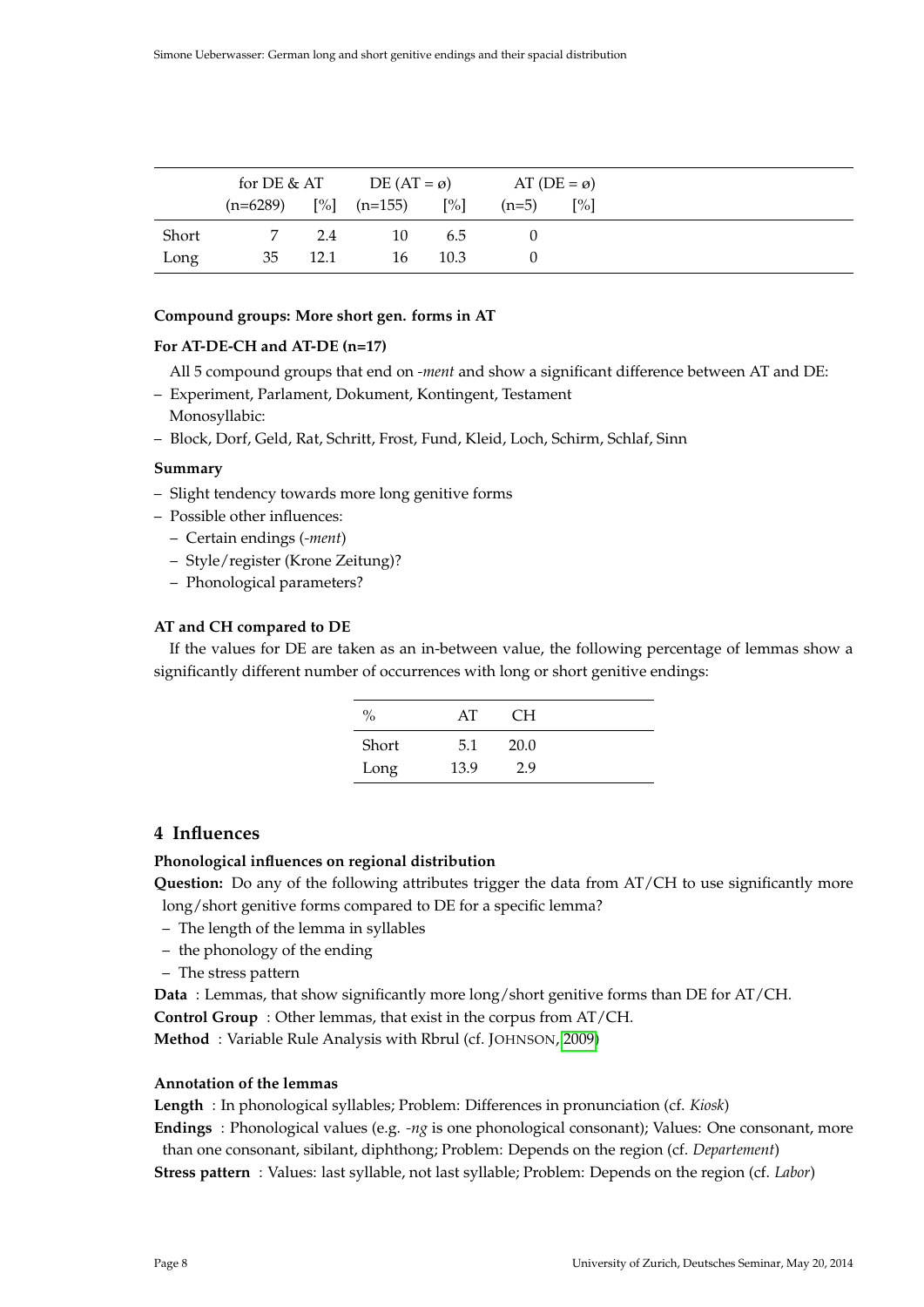# **4.1 Switzerland**

| Table 2: Endings ( $p = 0.0807$ ) |        |            |  |  |  |
|-----------------------------------|--------|------------|--|--|--|
| $\frac{0}{0}$                     | others | more short |  |  |  |
| Diphthong                         |        |            |  |  |  |
| 1 Consonant                       | 58     | 61         |  |  |  |
| $>1$ Consonant                    | 37     | 37         |  |  |  |
| Sibilant                          | 3      |            |  |  |  |

| Table 3: Stress pattern ( $p = 0.00644$ ) |        |            |  |  |  |  |
|-------------------------------------------|--------|------------|--|--|--|--|
| $\%$                                      | others | more short |  |  |  |  |
| Last syllable                             | 30     |            |  |  |  |  |
| other syllable                            | 70     | 58         |  |  |  |  |

|               | ------ -- - <i>-</i> ----- --- \r |            |  |  |  |  |
|---------------|-----------------------------------|------------|--|--|--|--|
| $\frac{0}{0}$ | others                            | more short |  |  |  |  |
| 1 syllable    | 16                                | 27         |  |  |  |  |
| 2 syllables   | 37                                | 35         |  |  |  |  |
| 3 syllables   | 26                                | 25         |  |  |  |  |
| 4 syllables   | 13                                | 9          |  |  |  |  |
| 5 syllables   | 6                                 | 3          |  |  |  |  |
| 6 syllables   |                                   |            |  |  |  |  |
| 7 syllables   |                                   |            |  |  |  |  |

Table 4: Syllables ( $p = 0.000643$ )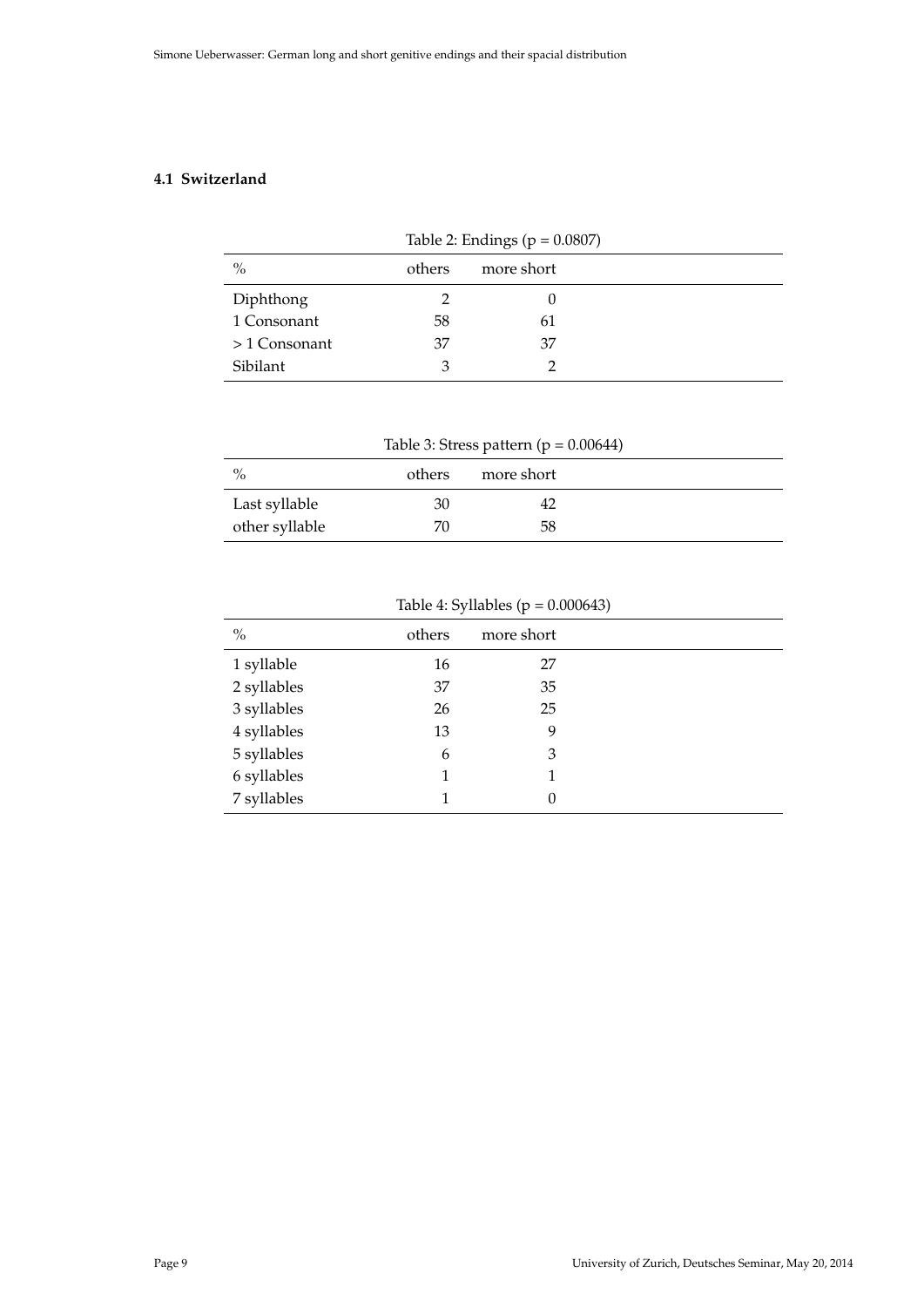# **4.2 Austria**

| Table 5: Endings ( $p = 2.19e-08$ , without diphtongs: $p = 2.03e-07$ ) |  |  |
|-------------------------------------------------------------------------|--|--|
|-------------------------------------------------------------------------|--|--|

| $\%$           | others | more long |
|----------------|--------|-----------|
| Diphthong      |        |           |
| 1 Consonant    | 57     | 75        |
| $>1$ Consonant | 41     | 21        |
| Sibilant       |        |           |

| Table 6: Stress pattern ( $p = 0.108$ ) |        |           |  |  |  |
|-----------------------------------------|--------|-----------|--|--|--|
| $\%$                                    | others | more long |  |  |  |
| Last syllable                           | 28     | 77        |  |  |  |
| other syllable                          |        | 78        |  |  |  |

| $\frac{0}{0}$ | others | more long |  |
|---------------|--------|-----------|--|
| 1 syllable    | 14     | 15        |  |
| 2 syllables   | 34     | 30        |  |
| 3 syllables   | 29     | 24        |  |
| 4 syllables   | 13     | 20        |  |
| 5 syllables   | 6      | 8         |  |
| 6 syllables   | 1      | $\theta$  |  |
| 7 syllables   | 1      | $\theta$  |  |
| 8 syllables   | 0      | 0         |  |
|               |        |           |  |

Table 7: Syllables ( $p = 0.317$ )

# **4.3 Summary**

CH:

- Lemmas that have the stress on the last syllable have a slightly stronger tendency towards the short genitive form than others.
- The most Important influencing factor is the length of the lemma. Monosyllabic lemmas have a significantly stronger tendency to take the short genitive ending than others.
- Combining factors does not strengthen the influence.

AT:

- Lemmas ending on one consonant are the ones that show the strongest tendency towards the long genitive ending.
- Combining factors does not strengthen the influence.